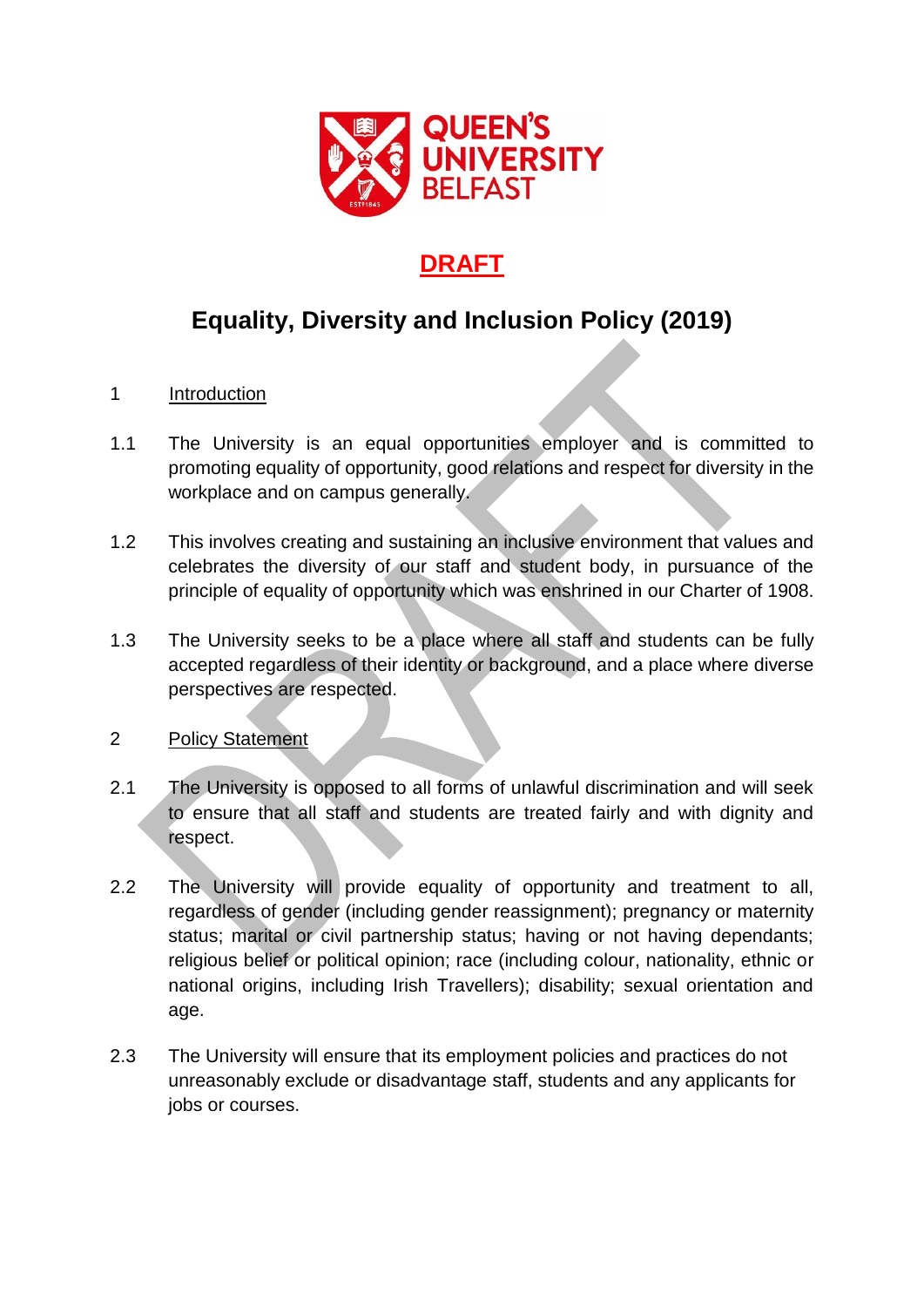#### 3 Scope of Policy

- 3.1 This policy applies to:
	- (i) All staff, applicants for employment and anyone who works for the University on a paid or voluntary basis, (including members of Senate and its core committees) and relates to all decisions in respect of recruitment and selection, progression, promotion, access to training and the provision of terms and conditions of employment; and
	- (ii) All students and applicants for courses and it relates to all decisions in respect of the admission of students and the provision of all services to students including teaching and supervision, assessment, progression and award, and support services.

#### 4 Status of the Policy

- 4.1 This policy forms part of the formal contract of employment for staff and part of the agreement between students and the University as set out in the Student Charter.
- 4.2 All members of the University, staff and students, must abide by this policy and uphold the spirit and essence of it at all times. All staff and students must treat each other with dignity and respect. They must not themselves commit any acts of unlawful discrimination, bullying and/or harassment against any other person. Such behaviour will not be permitted or condoned.
- 4.3 Breaches of this policy may be regarded as misconduct or gross misconduct and may lead to disciplinary proceedings.
- 4.4 All visitors to the University will be expected to comply with this policy.
- 4.5 Anyone providing services to, or those contracted to work at the University including sub-contractors, are expected to comply with this policy. Breach of this policy could result in the termination of the contract.
- 5 Commitment to policy
- 5.1 The University is committed to:
- 5.1.1 Fulfilling its legal obligations under relevant legislation and associated Codes of Practice, taking lawful affirmative and positive action where appropriate;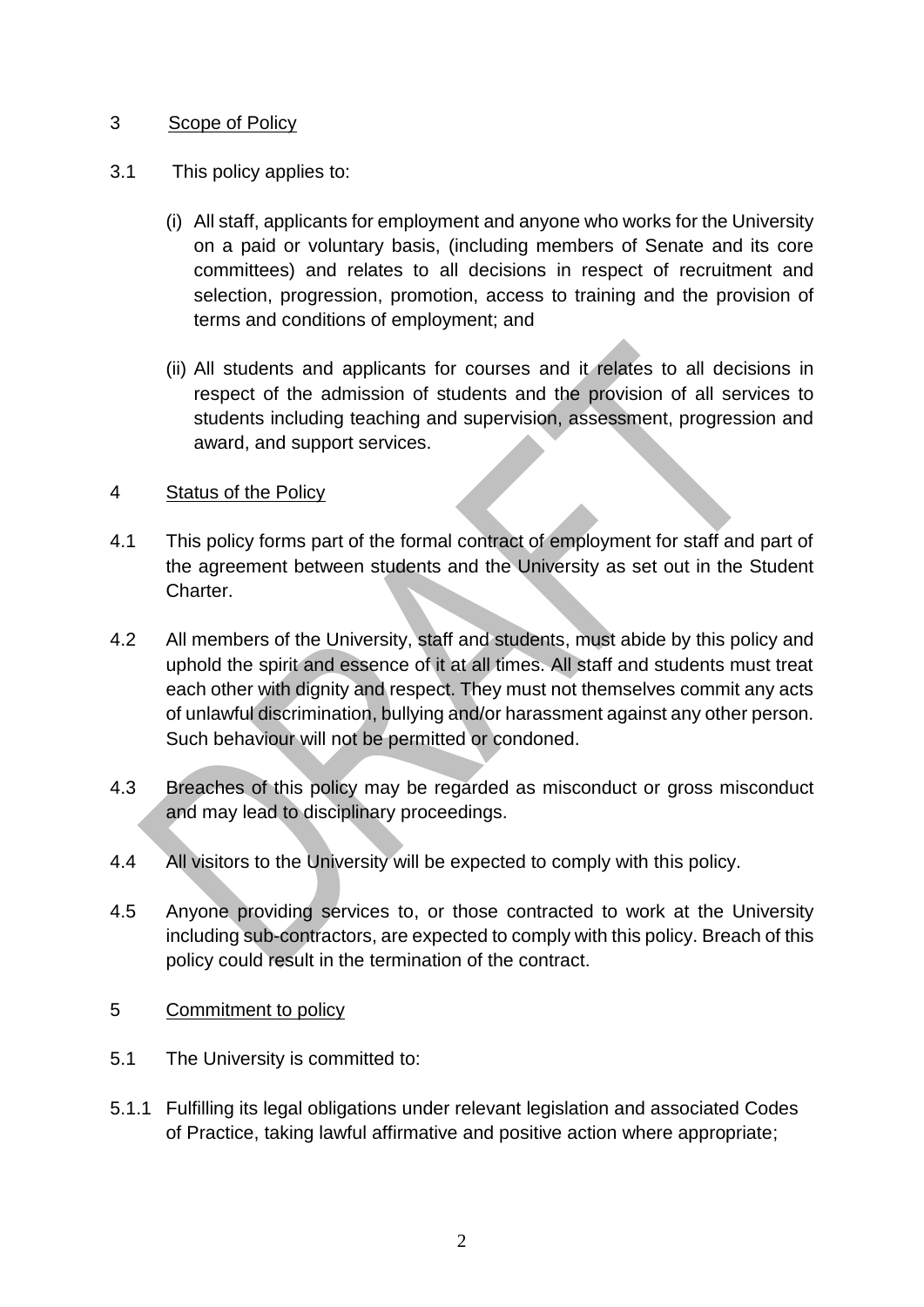- 5.1.2 Actively promoting equality of opportunity, good relations and celebrating cultural diversity within the University;
- 5.1.3 In line with guidance from the Equality Commission for Northern Ireland, promoting a "good and harmonious environment" – one which is free from any unlawful, discriminatory, hateful or intimidatory material or actions;
- 5.1.4 Ensuring a zero-tolerance approach to bullying and harassment, particularly where it arises as a result of any protected characteristic. This includes but is not limited to racial, disablist, sexual or gender based harassment and homophobic, bi-phobic and/or transphobic harassment;
- 5.1.5 Fulfilling the commitments as set out in its institutional Equality Scheme and Action Plan and any other associated action plans;
- 5.1.6 Communicating this policy widely among staff and students;
- 5.1.7 Ensuring the University estate is, as far reasonably practicable, accessible to all and where required, ensuring that reasonable adjustments are implemented to enable staff and students with disabilities and/or long term conditions do not encounter any barriers, physical or otherwise, either on campus or within the workplace;
- 5.1.8 Celebrating a range of UN international days of significance which align with the spirit and ethos of this policy.
- 6 Cultural and linguistic diversity
- 6.1 The University recognises the existence of a wide variety of international, diverse, cultural and linguistic communities amongst its staff and student body.
- 6.2 The University recognises its responsibilities to promote awareness of and respect for cultural and linguistic communities, including regional and minority languages.
- 6.3 In accordance with Equality Commission for Northern Ireland's stated position, decisions regarding the use of language(s) other than English, rest with the University and will be reasonable and appropriate to the context in which it operates with the guiding principle of ensuring the University is a welcoming and harmonious environment for all students, staff and visitors.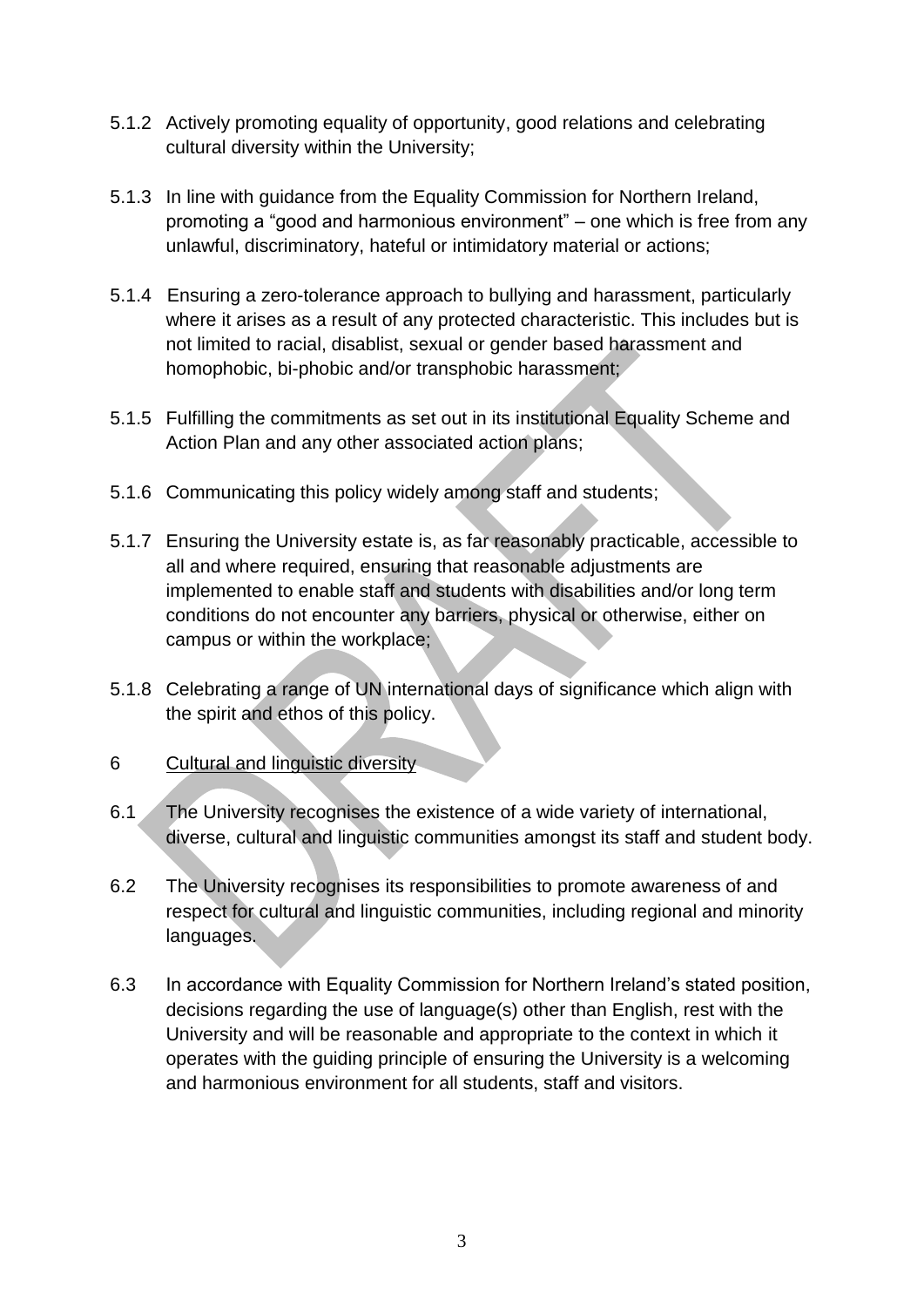#### 7 Implementation

- 7.1 Senate has ultimate responsibility for the effective implementation of the University's Equality, Diversity and Inclusion Policy.
- 7.2 The practical application of the Equality, Diversity and Inclusion Policy rests with all staff but particularly those with a management responsibility. This includes the President and Vice-Chancellor, the Registrar and Chief Operating Officer, the Pro-Vice Chancellors, Faculty Pro-Vice Chancellors, Heads of School and Directors and all senior management.
- 7.3 The Director of Academic and Student Affairs is responsible for ensuring that any student-related issues are effectively addressed through the appropriate procedure.
- 7.4 The Director of People and Culture is responsible for ensuring that any staffrelated issues are effectively addressed through the appropriate procedure.
- 7.5 In order to implement this policy the University will:
	- (i) Communicate it to students, staff (paid or voluntary), applicants for employment, anyone applying to study at the University, and where appropriate, any service providers, persons or organisations such as external examiners, consultants, subcontractors or agencies and visitors;
	- (ii) Provide a wide range of staff equality, diversity and inclusion training, information, advice and support , engaging with external organisations and other subject matter experts as appropriate;
	- (iii) Provide on-line Equality and Diversity Training to students at the beginning of each year, and information, guidance and support to students throughout their engagement with the University.
	- (iv) Ensure that any staff who are involved in recruitment and selection, progression, promotion exercises receive appropriate training, including but not limited to unconscious bias and relevant equality legislation, guidance and Codes of Practice;
	- (v) Take appropriate lawful affirmative or positive action to address issues of under-representation for specific minority groups, for example, including statements in job advertisements encouraging members of underrepresented groups to apply for job opportunities and developing specific outreach programmes and internal support networks for individuals of a /any protected characteristic(s); and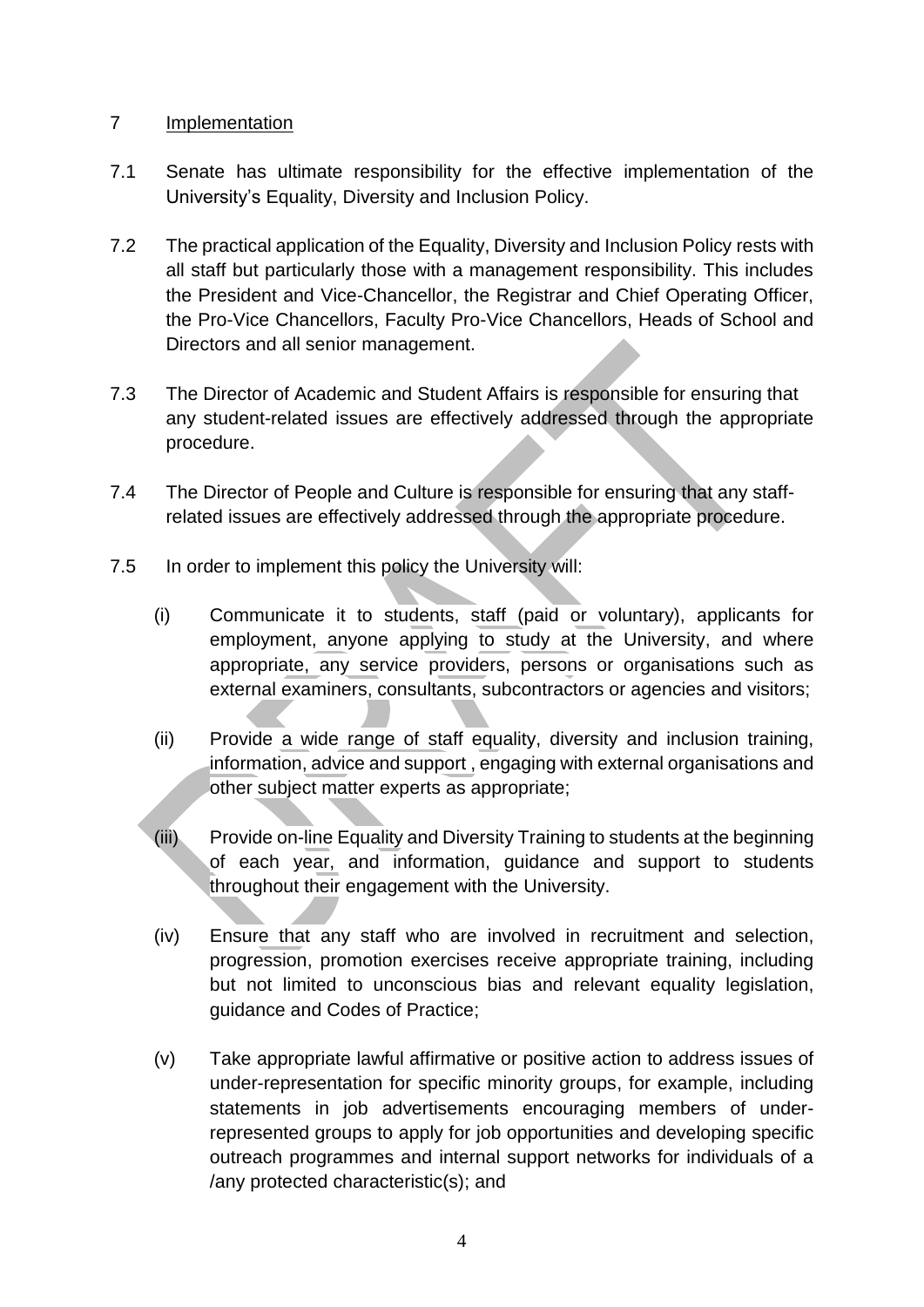(vi) Ensure that adequate resources, both human and financial, are made available to fulfil the objectives of this policy.

#### 8 Monitoring and Review

- 8.1 The University is registered with the Equality Commission for the purposes of the Fair Employment & Treatment (NI) Order 1998. As such, it is obliged to monitor the community background and sex of job applicants and its workforce.
- 8.2 The University is also obliged to review the composition of its workforce and employment policies and practices every three years and, where appropriate, to consider taking affirmative action to promote fair participation between members of the Protestant and Roman Catholic communities. The University is committed to complying with these duties and has set up suitable arrangements to ensure that it does so.
- 8.3 The University maintains appropriate staff and student information and monitoring systems to assist with the effective implementation of this policy.
- 8.4 Information relating to applicants for employment and staff is monitored by the University's Diversity and Inclusion Unit.
- 8.5 Information relating to student applicants and students is monitored by the University's Planning Office.
- 8.6 All such information is treated sensitively and in accordance with the University's Data Protection Policy and relevant legislation.
- 8.7 The effectiveness of this policy will be kept under regular review and amended to reflect developments in legislation, relevant Codes of Practice and best practice.
- 8.8 The University will consult with recognised Trade Unions, the Students' Union and the Equality Commission for Northern Ireland with respect to this policy.

#### 9 Complaints

9.1 Members of staff who believe they have suffered any form of discrimination, bullying, harassment or victimisation can raise the matter through the appropriate procedure.